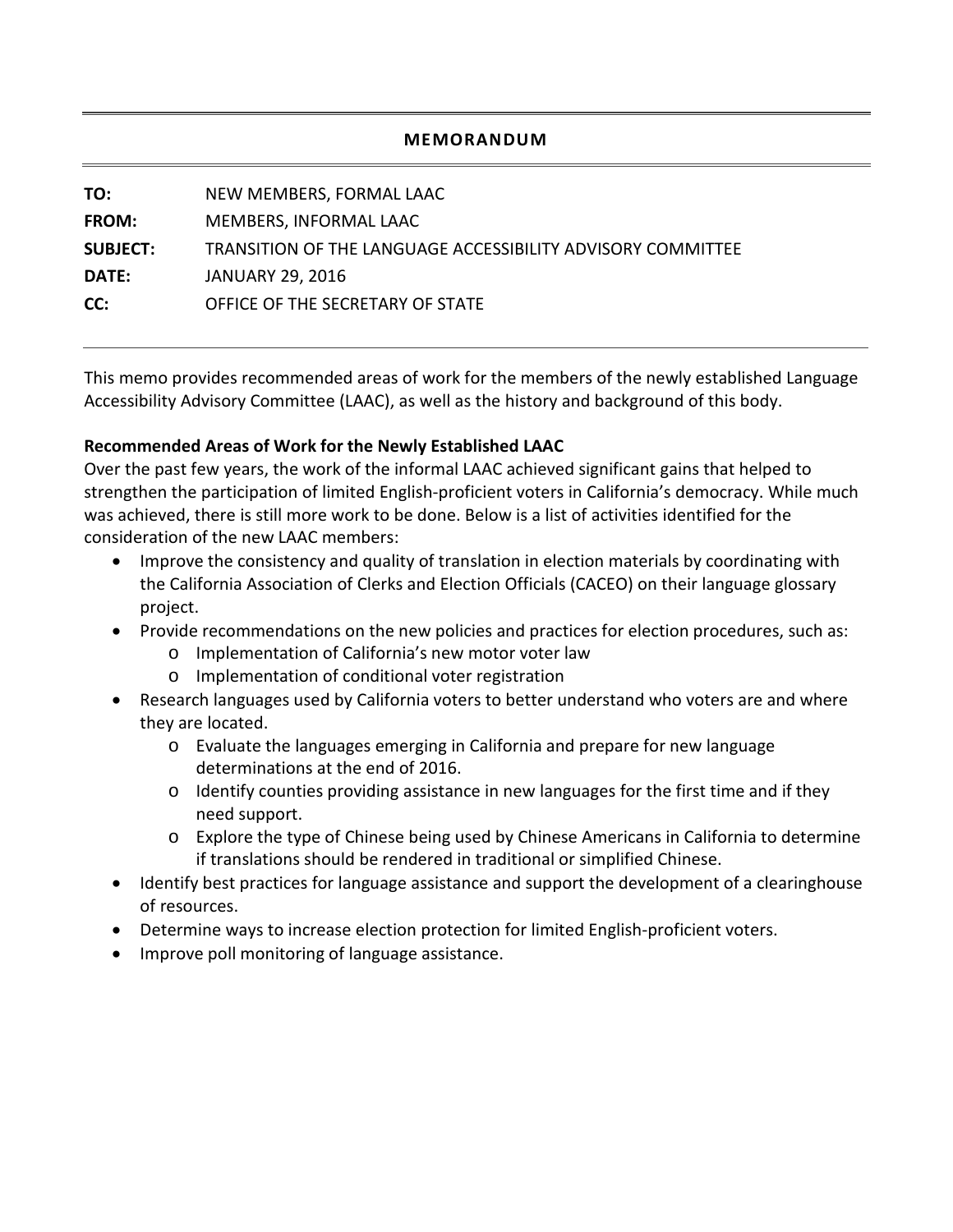#### **History of the LAAC**

The purpose for forming the Language Accessibility Advisory Committee (LAAC) was to establish a formal body to work in partnership with the Office of the Secretary of State (SoS) in order to meet the language needs of California's diverse communities. By creating the LAAC, the SoS would help to ensure limited English-proficient voters had every opportunity to engage in California's democracy as required by state and federal laws. The vision was for LAAC members to serve beyond the role of reviewing translations. The LAAC would provide early input regarding the development of election policies and practices that would impact all voters.

The Future of California Elections (FoCE), a nonprofit nonpartisan network of organizations engaged in elections, initiated discussions with the SoS in 2013 to establish a formal LAAC. A formal committee was not possible at that time; thus, an informal relationship was established with executive SoS staff. The LAAC participants, who included members of FoCE, as well other language access stakeholders, met with SoS executive staff bi-monthly from December 2013 to November 2014. In 2015, with the support of newly elected California Secretary of State Alex Padilla, the informal LAAC renewed efforts to establish a formal advisory body. The informal LAAC met throughout 2015 to discuss progress towards their goals and met consistently with Secretary Padilla's staff. This effective collaboration led to serious discussions about formalizing the LAAC through legislation. The LAAC worked with the SoS office and Assemblymember Ed Chau to draft a bill formalizing the LAAC. In September 2015 the Governor signed AB1443, which established the LAAC in the California Elections Code.

### SECTION 1.

*Chapter 8 (commencing with Section 2600) is added to Division 2 of the Elections Code, to read:*

### *CHAPTER 8. Language Accessibility 2600.*

*The Secretary of State shall establish a Language Accessibility Advisory Committee which shall meet no less than four times each calendar year. The committee shall consist of no less than fifteen members and be comprised of the Secretary of State and his or her designee or designees and additional members appointed by the Secretary of State. The appointees shall have demonstrated language accessibility experience, have knowledge of presenting election materials to voters using plain language methods or another method that is easy for voters to access and understand, or be a county elections official or his or her designee. At least three county elections officials shall be appointed to the committee. The Secretary of State shall consult with and consider the recommendations of the committee. The committee shall serve in an advisory capacity to the Secretary of State.*